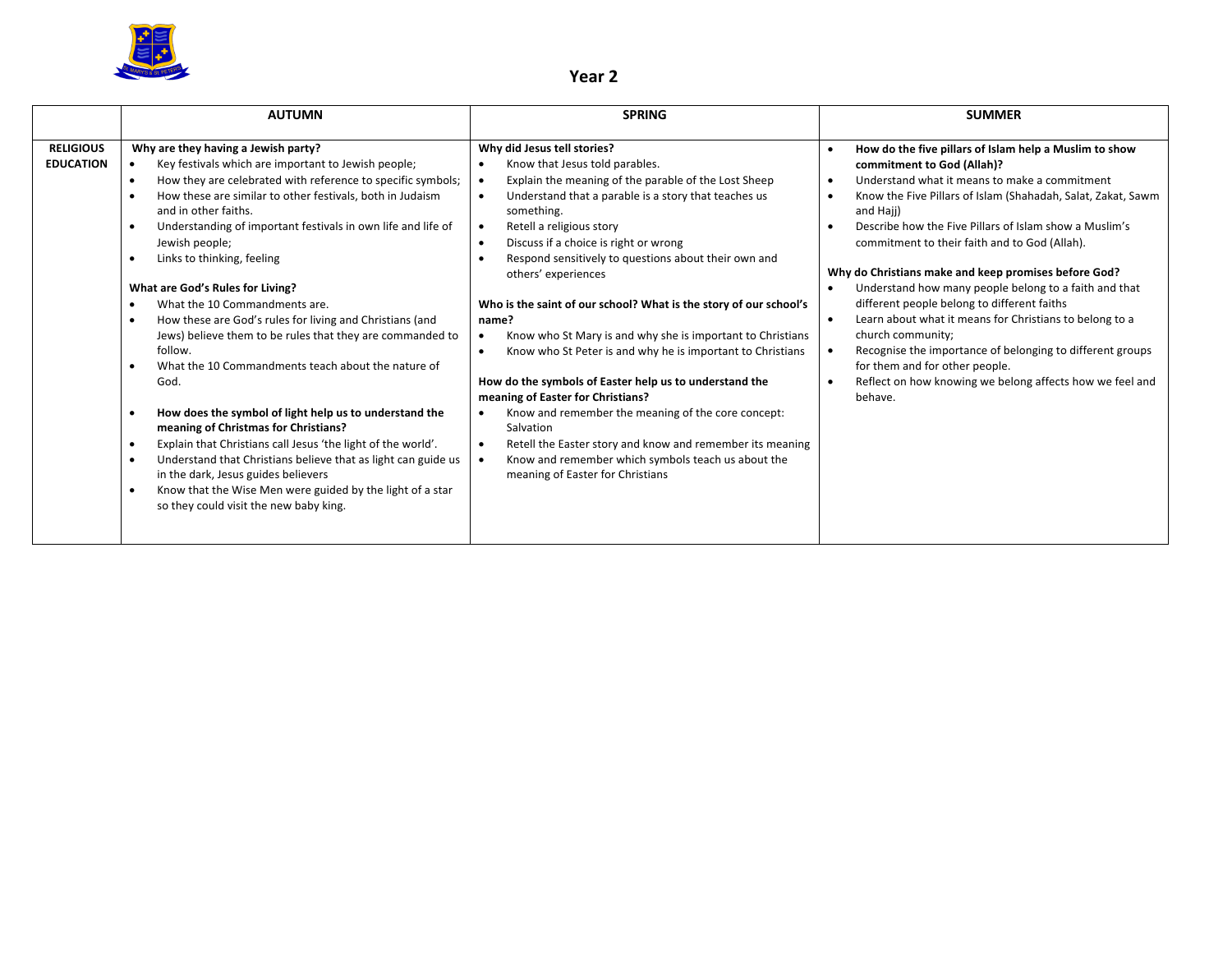| <b>ENGLISH</b> | <b>Texts studied</b>                                             | <b>Texts studied</b>                                              | <b>Texts studied</b>                                                     |
|----------------|------------------------------------------------------------------|-------------------------------------------------------------------|--------------------------------------------------------------------------|
|                | That Pesky Rat                                                   | Columbus                                                          | Vlad and the Great Fire of London                                        |
|                | <b>Traction Man</b>                                              | One Giant Leap                                                    | It Starts with a Seed                                                    |
|                | The Secret Sky Garden                                            | If You Eat Your Peas                                              | Rainbow Bear<br>$\bullet$                                                |
|                | Beegu<br>$\bullet$                                               | The Day the Crayons Quit                                          | <b>Elephant Ears</b><br>$\bullet$                                        |
|                |                                                                  | Would You Rather?                                                 | Ugly Five                                                                |
|                | <b>Writing outcomes</b>                                          |                                                                   |                                                                          |
|                | Setting and character descriptions                               | <b>Writing outcomes</b>                                           | <b>Writing outcomes</b>                                                  |
|                | Instructional writing                                            | Non-chronological reports                                         | Adventure stories                                                        |
|                | Adventure story<br>$\bullet$                                     | Recounts                                                          | <b>Explanation writing</b><br>$\bullet$                                  |
|                | Acrostic poem                                                    | Newspaper articles                                                | Poems<br>$\bullet$                                                       |
|                | Letter writing<br>$\bullet$                                      | Adventure stories                                                 | Recounts                                                                 |
|                | Retelling a familiar story                                       |                                                                   |                                                                          |
|                |                                                                  | <b>Grammar &amp; Punctuation</b>                                  | <b>Grammar &amp; Punctuation</b>                                         |
|                | <b>Grammar &amp; Punctuation</b>                                 | Recap Term 1                                                      | Recap Term 1 and 2                                                       |
|                | Use capital letters (sentences and names), full stops and        | Understand the terms 'statement', 'questions',<br>$\bullet$       |                                                                          |
|                | question marks                                                   | 'exclamation', 'command', 'adverb'                                | <b>Reading &amp; Comprehension</b>                                       |
|                | Use commas in a list<br>$\bullet$                                | Use different sentence forms; statements, questions,<br>$\bullet$ | Recognise simple recurring literary language in stories and<br>$\bullet$ |
|                | Use expanded noun phrases (e.g. the blue butterfly)<br>- 0       | exclamations, commands                                            | poetry                                                                   |
|                | Understand the terms ' common noun', 'proper noun',<br>$\bullet$ | Use question marks and exclamation marks<br>$\bullet$             | Make inferences on the basis of what has already been<br>$\bullet$       |
|                | 'adjective', 'conjunction' and 'verb'                            | Use apostrophes for possession (e.g. Jane's dress)                | read.                                                                    |
|                | Use the past and present tense<br>$\bullet$                      | Use apostrophes for omission (e.g. don't)                         |                                                                          |
|                | Use subordinating and coordinating conjunctions.                 |                                                                   |                                                                          |
|                |                                                                  | <b>Reading &amp; Comprehension</b>                                |                                                                          |
|                | <b>Reading &amp; Comprehension</b>                               | Discuss sequence of events                                        |                                                                          |
|                | Read for enjoyment                                               | Make predictions                                                  |                                                                          |
|                | Participate in discussion<br>$\bullet$                           | Ask and answer questions                                          |                                                                          |
|                | Discuss and clarify the meaning of words<br>$\bullet$            | Retrieve and infer                                                |                                                                          |
|                | Read accurately by decoding and blending                         |                                                                   |                                                                          |
|                | Make predictions                                                 |                                                                   |                                                                          |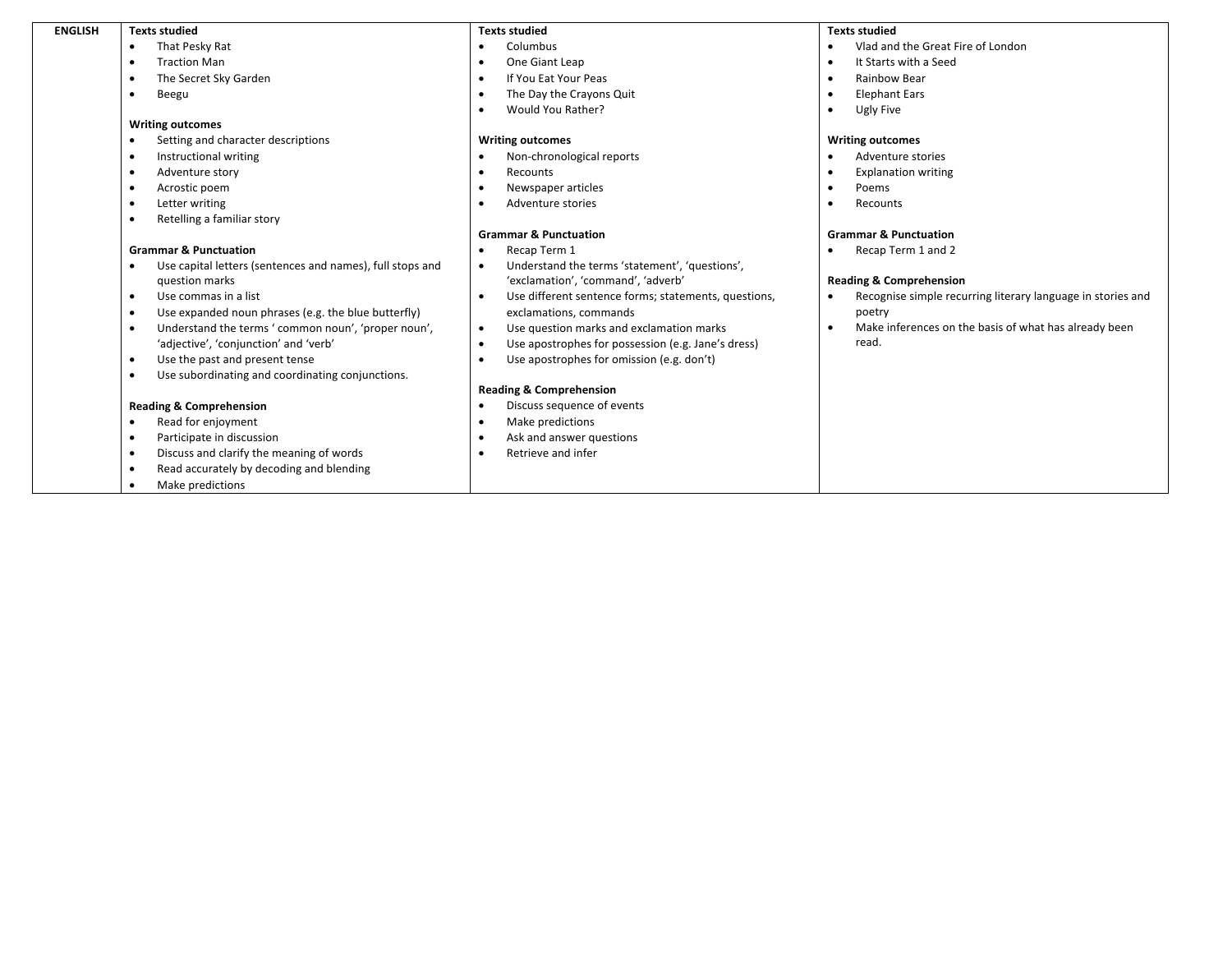| <b>MATHS</b>   | <b>Number</b>                                                                                                                                                                                                                                                                                                                                                                                                                                                                                                                                                                                                                                                                                                                                                                                                                                                                                                                                                                                                                                                                                                                                                                                                                                                                                                                                                                                                                                                                                                                                                                                                                                                                                                                                                            | <b>Number</b>                                                                                                                                                                                                                                                                                                                                                                                                                                                                                                                                                                                                                                                                                                                                                                                                                                                                                                                                                                                                                                                                                                                                                                                                                                                                                                                                                                                                                                                                                                                                                                                                                                                                                             | <b>Number</b>                                                                                                                                                                                                                                                                                                                                                                                                                                                                                                                                                                                                                                                                                                                                                                                                                                                                                                                                                                                                                                                                                                                                                                                                                                                                                                                                                                                                                                                                                                                                                                                                                                                                                                                              |
|----------------|--------------------------------------------------------------------------------------------------------------------------------------------------------------------------------------------------------------------------------------------------------------------------------------------------------------------------------------------------------------------------------------------------------------------------------------------------------------------------------------------------------------------------------------------------------------------------------------------------------------------------------------------------------------------------------------------------------------------------------------------------------------------------------------------------------------------------------------------------------------------------------------------------------------------------------------------------------------------------------------------------------------------------------------------------------------------------------------------------------------------------------------------------------------------------------------------------------------------------------------------------------------------------------------------------------------------------------------------------------------------------------------------------------------------------------------------------------------------------------------------------------------------------------------------------------------------------------------------------------------------------------------------------------------------------------------------------------------------------------------------------------------------------|-----------------------------------------------------------------------------------------------------------------------------------------------------------------------------------------------------------------------------------------------------------------------------------------------------------------------------------------------------------------------------------------------------------------------------------------------------------------------------------------------------------------------------------------------------------------------------------------------------------------------------------------------------------------------------------------------------------------------------------------------------------------------------------------------------------------------------------------------------------------------------------------------------------------------------------------------------------------------------------------------------------------------------------------------------------------------------------------------------------------------------------------------------------------------------------------------------------------------------------------------------------------------------------------------------------------------------------------------------------------------------------------------------------------------------------------------------------------------------------------------------------------------------------------------------------------------------------------------------------------------------------------------------------------------------------------------------------|--------------------------------------------------------------------------------------------------------------------------------------------------------------------------------------------------------------------------------------------------------------------------------------------------------------------------------------------------------------------------------------------------------------------------------------------------------------------------------------------------------------------------------------------------------------------------------------------------------------------------------------------------------------------------------------------------------------------------------------------------------------------------------------------------------------------------------------------------------------------------------------------------------------------------------------------------------------------------------------------------------------------------------------------------------------------------------------------------------------------------------------------------------------------------------------------------------------------------------------------------------------------------------------------------------------------------------------------------------------------------------------------------------------------------------------------------------------------------------------------------------------------------------------------------------------------------------------------------------------------------------------------------------------------------------------------------------------------------------------------|
|                | Recognise the place value of each digit in a two-digit<br>$\bullet$<br>number (tens, ones) and use number facts to solve<br>problems<br>Compare and order numbers from 0 up to 100; use $\lt$ , $>$ and<br>$\bullet$<br>$=$ signs<br>Read and write numbers to at least 100 in numerals<br>$\bullet$<br>Count in steps of 2, 3, and 5 from 0, and in tens from any<br>$\bullet$<br>number, forward and backward<br>Recall and use addition and subtraction facts to 20 fluently,<br>$\bullet$<br>and derive and use related facts up to 100<br>Add and subtract: a two-digit number and ones; a two-digit<br>$\bullet$<br>number and tens; two two-digit numbers; adding three<br>one-digit numbers<br>Solve problems with addition and subtraction including<br>$\bullet$<br>those involving numbers, quantities and measures; applying<br>increasing knowledge of mental and written methods<br><b>Measures</b><br>Tell and write the time to five minutes, including quarter<br>past/to the hour and draw the hands on a clock face to<br>show these times<br>Know the number of minutes in an hour and the number of<br>$\bullet$<br>hours in a day<br>Compare and sequence intervals of time<br>$\bullet$<br>Geometry<br>Identify and describe the properties of 2-D shapes,<br>including the number of sides and line symmetry in a<br>vertical line<br>Identify and describe the properties of 3-D shapes,<br>$\bullet$<br>including the number of edges, vertices and faces<br>Identify 2-D shapes on the surface of 3-D shapes, (for<br>$\bullet$<br>example, a circle on a cylinder)<br>Compare and sort common 2-D and 3-D shapes and<br>$\bullet$<br>everyday objects<br>Order and arrange combinations of mathematical objects<br>in patterns and sequences | Recall and use addition and subtraction facts to 20 fluently,<br>and derive and use related facts up to 100<br>Show that addition of two numbers can be done in any<br>$\bullet$<br>order (commutative) and subtraction of one number from<br>another cannot<br>Add and subtract including: a two-digit number and ones; a<br>$\bullet$<br>two-digit number and tens; two two-digit numbers; adding<br>three one-digit numbers<br>Solve problems with addition and subtraction: including<br>$\bullet$<br>those involving numbers, quantities and measures;<br>applying increasing knowledge of mental and written<br>methods<br>Find different combinations of coins that equal the same<br>$\bullet$<br>amounts of money<br>Solve simple problems in a practical context involving<br>$\bullet$<br>addition and subtraction of money of the same unit,<br>including giving change<br>Recognise and use symbols for pounds $(E)$ and pence $(p)$ ;<br>$\bullet$<br>combine amounts to make a particular value<br><b>Measures</b><br>Choose and use appropriate standard units to estimate and<br>$\bullet$<br>measure length/height in any direction (m/cm) to the<br>nearest appropriate unit<br>Compare and order length and record the results using >, <<br>٠<br>$and =$<br>Apply knowledge of numbers to 100 to read scales to the<br>$\bullet$<br>nearest appropriate standard unit in the context of length<br>(m/cm)<br><b>Fractions</b><br>Recognise, find, name and write fractions 1/3, 1/4, 2/4 and<br>٠<br>3/4 of a length, shape, set of objects or quantity<br>Write simple fractions for example, $1/2$ of $6 = 3$<br>$\bullet$<br>Recognise the equivalence of 2/4 and 1/2<br>$\bullet$ | Use place value and number facts to solve problems<br>Recognise the place value of each digit in a three-digit<br>$\bullet$<br>number (hundreds, tens, ones)<br>Solve problems with addition and subtraction: including<br>$\bullet$<br>those involving numbers, quantities and measures; applying<br>increasing knowledge of mental and written methods<br>$\bullet$<br>Add and subtract numbers mentally, including: a two-digit<br>number and ones; a two-digit number and tens<br>Add and subtract 2 digit numbers and going beyond 100 in<br>$\bullet$<br>calculations<br>Solve problems involving multiplication and division,<br>$\bullet$<br>including problems in contexts<br>Show that multiplication of two numbers can be done in<br>$\bullet$<br>any order (commutative) and division cannot<br><b>Measures</b><br>Compare and order volume and capacity and record the<br>$\bullet$<br>results using $>$ , $<$ and $=$<br>Apply knowledge of numbers to 1000 to read scales to the<br>$\bullet$<br>nearest appropriate standard unit in the context of capacity<br>(litres/ml) and temperature (°C)<br>$\bullet$<br>Choose and use appropriate standard units to estimate and<br>measure mass ( $kg/g$ ) to the nearest appropriate unit, using<br>rulers, scales, thermometers and measuring vessels<br>Compare and order mass and record the results using >, <<br>$\bullet$<br>$and =$<br>Apply knowledge of numbers to 1000 to read scales to the<br>$\bullet$<br>nearest appropriate standard unit in the context of mass<br>(kg/g)<br><b>Fractions</b><br>Solve simple problems that involve finding the fractions of<br>$\bullet$<br>shapes and amounts.<br>Geometry<br>Describe the properties of 2-D and 3-D shapes |
| <b>SCIENCE</b> | <b>Animals including humans</b><br>Explain that animals, including humans, have offspring<br>$\bullet$<br>which grow into adults<br>Find out about and describe the basic needs of animals,<br>$\bullet$<br>including humans, for survival (water, food and air)<br>Describe the importance for humans of exercise, eating the<br>right amounts of different types of food and hygiene<br>Comparing differences between things that are living, dead<br>$\bullet$<br>or have never been alive.                                                                                                                                                                                                                                                                                                                                                                                                                                                                                                                                                                                                                                                                                                                                                                                                                                                                                                                                                                                                                                                                                                                                                                                                                                                                           | Materials and their everyday uses<br>Identify and group everyday materials<br>$\bullet$<br>Compare suitability of materials for different uses<br>$\bullet$<br>Find out how the shapes of solids can be changed by<br>squashing, bending, twisting and stretching<br>Find out about inventors who have developed new<br>$\bullet$<br>materials: Dunlop, Macintosh, McAdam                                                                                                                                                                                                                                                                                                                                                                                                                                                                                                                                                                                                                                                                                                                                                                                                                                                                                                                                                                                                                                                                                                                                                                                                                                                                                                                                 | <b>Plants</b><br>Observe and describe how seeds and bulbs grow into<br>$\bullet$<br>mature plants<br>Research and explain how plants need water, light and a<br>٠<br>suitable temperature to grow and stay healthy<br>Living things and their habitats<br>Identify that most living things live in habitats to which they<br>are suited and describe how different habitats provide for<br>the basic needs of different kinds of animals and plants, and<br>how they depend on each other<br>Identify and name a variety of plants and animals in their<br>$\bullet$<br>habitats, including micro-habitats<br>Describe how animals obtain their food from plants and<br>other animals, using the idea of a simple food chain, and                                                                                                                                                                                                                                                                                                                                                                                                                                                                                                                                                                                                                                                                                                                                                                                                                                                                                                                                                                                                          |
|                |                                                                                                                                                                                                                                                                                                                                                                                                                                                                                                                                                                                                                                                                                                                                                                                                                                                                                                                                                                                                                                                                                                                                                                                                                                                                                                                                                                                                                                                                                                                                                                                                                                                                                                                                                                          |                                                                                                                                                                                                                                                                                                                                                                                                                                                                                                                                                                                                                                                                                                                                                                                                                                                                                                                                                                                                                                                                                                                                                                                                                                                                                                                                                                                                                                                                                                                                                                                                                                                                                                           | identify and name different sources of food                                                                                                                                                                                                                                                                                                                                                                                                                                                                                                                                                                                                                                                                                                                                                                                                                                                                                                                                                                                                                                                                                                                                                                                                                                                                                                                                                                                                                                                                                                                                                                                                                                                                                                |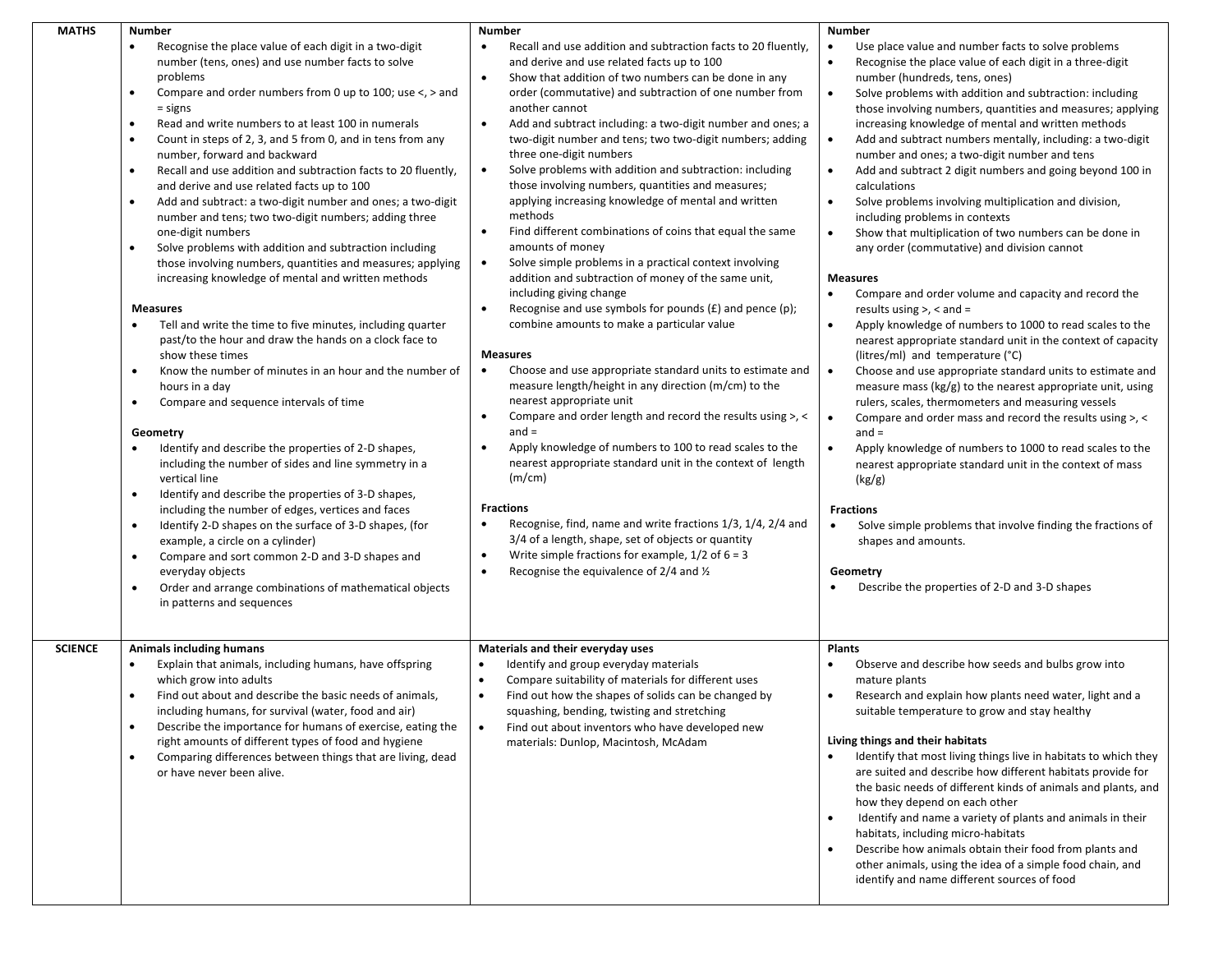| <b>Online Safety</b><br>Online safety guidelines<br>Creating a strong message against online bullying<br>$\bullet$                                                                                                                                                                                                                                                                                                                                                                                                                                                                                  | <b>Online Safety</b><br>Using search engines safely<br>Creating strong passwords and keeping them safe<br>$\bullet$                                                                                                                                                                                                                                                                                      | <b>Online Safety</b><br>Solving online safety problems<br>Understanding PEGI rating system for games                                                                                                                                                                                                                                                                                                                                                                                                                                                                                         |
|-----------------------------------------------------------------------------------------------------------------------------------------------------------------------------------------------------------------------------------------------------------------------------------------------------------------------------------------------------------------------------------------------------------------------------------------------------------------------------------------------------------------------------------------------------------------------------------------------------|----------------------------------------------------------------------------------------------------------------------------------------------------------------------------------------------------------------------------------------------------------------------------------------------------------------------------------------------------------------------------------------------------------|----------------------------------------------------------------------------------------------------------------------------------------------------------------------------------------------------------------------------------------------------------------------------------------------------------------------------------------------------------------------------------------------------------------------------------------------------------------------------------------------------------------------------------------------------------------------------------------------|
| Programming and modelling – We are astronauts<br>Have a clear understanding of algorithms as sequences of<br>instructions<br>Convert simple algorithms to programs<br>$\bullet$<br>Predict what a simple program will do<br>$\bullet$<br>Spot and fix (debug) errors in their programs.<br>$\bullet$                                                                                                                                                                                                                                                                                                | Digital media - We are photographers<br>Use a digital camera or camera app<br>$\bullet$<br>Take digital photographs<br>Review and reject or pick the images they take<br>Edit and enhance their photographs<br>$\bullet$                                                                                                                                                                                 | Collecting data - We are zoologists<br>Sort and classify a group of items by answering questions<br>$\bullet$<br>Collect data using tick charts or tally charts<br>Use simple charting software to produce pictograms and<br>$\bullet$<br>other basic charts                                                                                                                                                                                                                                                                                                                                 |
| Gaming - We are game testers<br>Describe carefully what happens in computer games<br>$\bullet$<br>Use logical reasoning to make predictions of what a<br>$\bullet$<br>program will do<br>Test these predictions<br>$\bullet$<br>$\bullet$<br>Think critically about computer games and their use<br>Be aware of how to use games safely and in<br>$\bullet$<br>Balance with other activities<br>$\bullet$                                                                                                                                                                                           | Understand that email can be used to communicate<br>Develop skills in opening, composing and sending emails<br>$\bullet$<br>Use appropriate language in emails<br>٠<br>Develop skills in editing and formatting text in emails<br>$\bullet$<br>Be aware of e-safety issues when using email                                                                                                              | Internet - We are researchers<br>Develop collaboration skills through working as part of a<br>group<br>$\bullet$<br>Develop research skills through searching for information<br>on the internet<br>$\bullet$<br>Improve note-taking skills through the use of mind mapping                                                                                                                                                                                                                                                                                                                  |
| Doctor, Doctor<br>Learning about the lives of significant individuals in the past                                                                                                                                                                                                                                                                                                                                                                                                                                                                                                                   | <b>Explorers and Inventors - Compare significant famous people</b><br>Further develop and understanding of ways in which the                                                                                                                                                                                                                                                                             | The Great Fire of London<br>Use historical vocabulary such as 'Victorian times'<br>$\bullet$                                                                                                                                                                                                                                                                                                                                                                                                                                                                                                 |
| by researching the lives of Florence Nightingale and Mary<br>Seacole and comparing them.<br>Develop confidence placing people/events studied into a<br>$\bullet$<br>chronological framework by using timelines.<br>Develop an increased understanding of some ways in which<br>$\bullet$<br>we find out about the past and discuss the reliability of<br>various sources - comparing photographs/stories etc.<br>Develop understanding of the concepts of continuity and<br>$\bullet$<br>change by identifying some similarities and differences<br>between ways of life in different time periods. | past is represented by using primary and secondary sources<br>Use a wide variety of historical terms by asking and<br>$\bullet$<br>answering questions about significant individuals and their<br>national or international achievements.<br>Develop an understanding of where lives the people<br>$\bullet$<br>studied fit into a chronological framework by placing them<br>on a timeline              | $\bullet$<br>Know where the Great Fire of London fits within a<br>chronological framework by ordering artefacts and events<br>$\bullet$<br>Develop understanding of the concept of continuity and<br>change by describing how life today is different to life in<br>1666<br>Show they know and understand the key features of the<br>$\bullet$<br>Great Fire of London, choosing and using parts of stories<br>and other sources to gather information.<br>$\bullet$<br>Identify some ways in which we find out about the past by<br>using primary and secondary sources to answer questions |
| The World                                                                                                                                                                                                                                                                                                                                                                                                                                                                                                                                                                                           | The UK                                                                                                                                                                                                                                                                                                                                                                                                   | Kenya - A contrasting locality                                                                                                                                                                                                                                                                                                                                                                                                                                                                                                                                                               |
| Use globes and world maps to answer simple questions<br>$\bullet$<br>Identify continents and world oceans<br>Use a simple map to locate places<br>$\bullet$<br>Use a key<br>Compare the features of different locations<br>$\bullet$                                                                                                                                                                                                                                                                                                                                                                | Identify and locate the four countries and capitals of the UK<br>$\bullet$<br>and name the surrounding seas<br>Give directions using the four compass points<br>$\bullet$<br>Identify human and physical features<br>Use a simple map to locate places                                                                                                                                                   | Ask and respond to geographical questions<br>$\bullet$<br>$\bullet$<br>Make simple comparisons between two places using<br>geographical vocabulary<br>Draw simple maps and use symbols<br>$\bullet$<br>Compare the features of different locations<br>$\bullet$<br>Use a key<br>$\bullet$                                                                                                                                                                                                                                                                                                    |
| <b>Food: A Balanced Diet</b>                                                                                                                                                                                                                                                                                                                                                                                                                                                                                                                                                                        | <b>Structures</b>                                                                                                                                                                                                                                                                                                                                                                                        | <b>Mechanisms: Wheels and Axels</b>                                                                                                                                                                                                                                                                                                                                                                                                                                                                                                                                                          |
| $\bullet$<br>Design packaging<br>$\bullet$<br>Prepare food safely and hygienically<br>Chop safely using the bridge grip<br>$\bullet$<br>Conduct product research<br>$\bullet$<br>Evaluate a design<br>$\bullet$<br>Know the food groups<br>$\bullet$<br>Understand what makes a balanced diet.<br>$\bullet$                                                                                                                                                                                                                                                                                         | Understanding the definition and importance of strength,<br>$\bullet$<br>stability and stiffness<br>Knowing that different shapes can strengthen or weaken<br>$\bullet$<br>structures and that materials can be manipulated to<br>improve strength and stiffness<br>Designing for others, using criteria and applying their<br>knowledge of structures<br>Cutting and assembling accurately<br>$\bullet$ | Designing mechanisms<br>$\bullet$<br>$\bullet$<br><b>Adapting Mechanisms</b><br>$\bullet$<br>Measuring and cutting accurately<br>$\bullet$<br>Following a design brief<br>Working to scale<br>$\bullet$<br>$\bullet$<br>Identifying materials commonly used for wheels<br>Researching and testing mechanisms<br>$\bullet$<br>$\bullet$<br>Understanding how an axle works                                                                                                                                                                                                                    |
|                                                                                                                                                                                                                                                                                                                                                                                                                                                                                                                                                                                                     |                                                                                                                                                                                                                                                                                                                                                                                                          | Email - we are detectives<br>Evaluating examples of natural and manmade structures.                                                                                                                                                                                                                                                                                                                                                                                                                                                                                                          |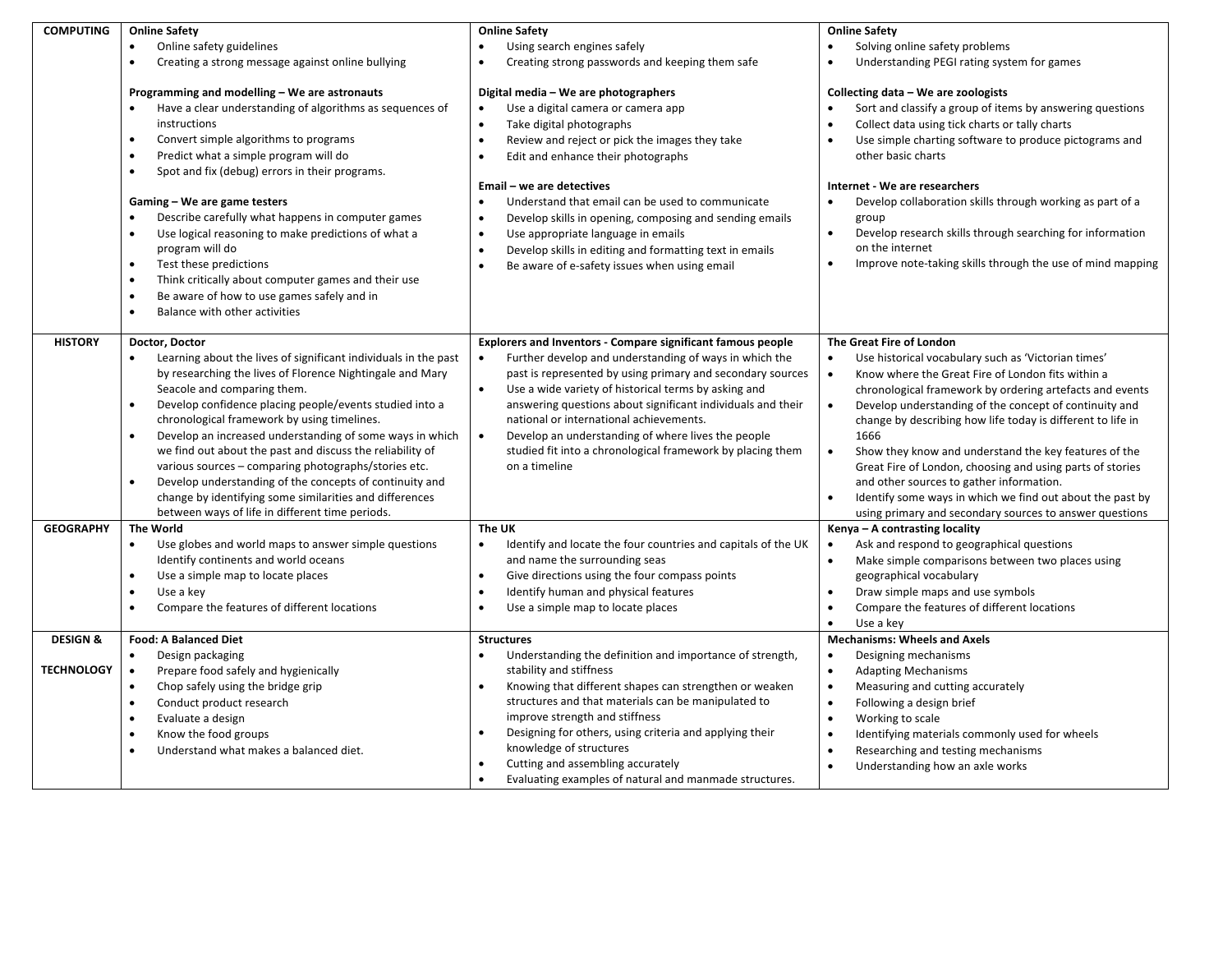| <b>ART</b>       | <b>Sculpture and Collage</b>                                             | Art and Design Skills: drawing, painting, craft and design               | Formal Elements of Art: pattern, texture and tone                        |
|------------------|--------------------------------------------------------------------------|--------------------------------------------------------------------------|--------------------------------------------------------------------------|
|                  | Using a wet and dry roller                                               | Use techniques such as rolling, cutting, moulding and                    | Identify and paint repeating patterns                                    |
|                  | Inking the tile evenly with a roller<br>$\bullet$                        | carving.                                                                 | Take rubbings of different textures<br>$\bullet$                         |
|                  | Overprinting<br>$\bullet$                                                | Develop an interest in drawing, using art for fun and<br>$\bullet$       | Create art from rubbings inspired by artist Max Ernst<br>$\bullet$       |
|                  | Developing use of colour & composition<br>$\bullet$                      | pleasure                                                                 | $\bullet$<br>Learn to use pencils to create different tones (inspired by |
|                  |                                                                          | Generate ideas creating art on personal themes that<br>$\bullet$         | artist Ed Ruscha)                                                        |
|                  |                                                                          | interest them                                                            |                                                                          |
|                  |                                                                          | Develop knowledge of artists exploring diverse forms of                  |                                                                          |
|                  |                                                                          | culturally significant art                                               |                                                                          |
|                  |                                                                          | Evaluate own progress without being too critical of self<br>$\bullet$    |                                                                          |
|                  |                                                                          | Express personal feelings and interests                                  |                                                                          |
|                  |                                                                          | Explore drawing techniques, developing ability to apply<br>$\bullet$     |                                                                          |
|                  |                                                                          | tone to create form                                                      |                                                                          |
|                  |                                                                          | Understand line and tone through drawing and shading                     |                                                                          |
| PHYSICAL         | <b>Team building</b>                                                     | <b>Sending and Receiving</b>                                             | <b>Athletics</b>                                                         |
|                  | Follow instructions carefully.<br>$\bullet$                              | Begin to provide feedback using key words.<br>$\bullet$                  | Describe how the body feels during exercise.<br>$\bullet$                |
| <b>EDUCATION</b> | Say when I was successful at solving challenges.<br>$\bullet$            | Begin to trap and cushion a ball that is coming towards me.<br>$\bullet$ | Identify good technique.<br>$\bullet$                                    |
|                  | Share ideas and help to solve tasks.<br>$\bullet$                        | $\bullet$<br>Accurately throw and kick a ball to a partner.              | Jump and land with control.<br>$\bullet$                                 |
|                  | Work co-operatively with a partner and a small group.<br>$\bullet$       | Catch a ball passed to me, with and without a bounce.<br>$\bullet$       | Use an overarm throw to help throw for distance.<br>$\bullet$            |
|                  | Show honesty and can play fairly.<br>$\bullet$                           | Roll a ball to hit a target.<br>$\bullet$                                | Work with others, taking turns and sharing ideas.<br>$\bullet$           |
|                  | Understand how to use, follow and create a simple<br>$\bullet$           | $\bullet$<br>Track a ball and stop it using hands and feet.              | $\bullet$<br>Show balance and co-ordination when running at different    |
|                  | diagram/map.                                                             | Work co-operatively with a partner and a small group.<br>$\bullet$       | speeds.                                                                  |
|                  |                                                                          | Work safely to send a ball towards a partner using a piece               | Try the best they can.<br>$\bullet$                                      |
|                  | <b>Fundamentals</b>                                                      | of equipment.                                                            |                                                                          |
|                  | Begin to provide feedback using key words.<br>$\bullet$                  |                                                                          | <b>Invasion Games</b>                                                    |
|                  | Begin to turn and jump in an individual skipping rope.                   | Dance                                                                    | Describe how the body feels during exercise.                             |
|                  | Describe how my body feels during exercise.<br>$\bullet$                 | $\bullet$<br>Begin to provide feedback using key words.                  | Dodge and find space away from the other team.<br>$\bullet$              |
|                  | Show balance when changing direction.<br>$\bullet$                       | Copy, remember, repeat and create dance phrases.<br>$\bullet$            | Move with a ball towards goal.<br>$\bullet$                              |
|                  | Show hopping, skipping and jumping movements with some<br>$\bullet$      | Describe how my body feels during exercise.                              | Sometimes dribble a ball with hands and feet.<br>$\bullet$               |
|                  | balance and control.                                                     | Show a character and idea through the actions and<br>$\bullet$           | Stay with another player to try and win the ball.<br>$\bullet$           |
|                  | Work co-operatively with a partner and a small group.<br>$\bullet$       | dynamics.                                                                | Know how to score points and can remember the score.<br>$\bullet$        |
|                  | Show balance and co-ordination when running at different<br>٠            | Use counts to stay in time with the music.                               | Know who is on my team and attempt to send the ball to<br>$\bullet$      |
|                  | speeds.                                                                  | Work with a partner using mirroring and unison in our<br>$\bullet$       | them.                                                                    |
|                  |                                                                          | actions.                                                                 |                                                                          |
|                  | <b>Ball Skills</b>                                                       | Show confidence to perform.                                              | <b>Striking and Fielding</b>                                             |
|                  | Begin to provide feedback using key words.<br>$\bullet$                  |                                                                          | Begin to provide feedback using key words.                               |
|                  | Begin to understand and use simple tactics.<br>$\bullet$                 |                                                                          | Develop underarm and overarm throwing skills.<br>$\bullet$               |
|                  | Dribble a ball with my hands and feet with some control.<br>$\bullet$    | <b>Target Games</b>                                                      | Hit a ball using equipment with some consistency.                        |
|                  | Roll and throw a ball to hit a target.<br>$\bullet$                      | $\bullet$<br>Select the appropriate skill for the situation.             | Track a ball and collect it.<br>$\bullet$                                |
|                  | Send and receive a ball using both kicking and throwing and<br>$\bullet$ | Throw, roll kick or strike a ball to a target with some<br>$\bullet$     | Use simple tactics.<br>$\bullet$                                         |
|                  | catching skills.                                                         | success.                                                                 | Know how to score points and can remember the score.<br>$\bullet$        |
|                  | Track a ball and collect it.<br>$\bullet$                                | Work co-operatively with a partner and a small group.<br>$\bullet$       | $\bullet$<br>Understand the rules of the game and can use these to play  |
|                  | Work co-operatively with a partner and a small group.<br>$\bullet$       | Understand the principles of a target game and can use<br>$\bullet$      | fairly in a small group.                                                 |
|                  |                                                                          | different scoring systems when playing games.                            |                                                                          |
|                  | Gymnastics                                                               | Understand what good technique looks like and can use key                | Net and Wall                                                             |
|                  | Begin to provide feedback using key words.<br>$\bullet$                  | words in the feedback I provide.                                         | Defend space on my court using the ready position.                       |
|                  | Have confident to perform my work in front of others.<br>$\bullet$       | <b>Fitness</b>                                                           | Describe how the body feels during exercise.<br>$\bullet$                |
|                  | Perform the basic gymnastic actions with some control and<br>$\bullet$   | Describe how their body feels during exercise.<br>$\bullet$              | Hit a ball over the net and into the court area.<br>$\bullet$            |
|                  | balance.<br>Plan and repeat simple sequences of actions.<br>$\bullet$    | Show hopping and jumping movements with some balance<br>$\bullet$        | Throw accurately to a partner.<br>$\bullet$                              |
|                  | Use directions and levels to make my work look interesting.<br>$\bullet$ | and control.                                                             | Use simple tactics to make it difficult for an opponent.                 |
|                  | Use shapes when performing other skills.<br>$\bullet$                    | Persevere with new challenges.<br>$\bullet$                              | Know how to score points and can remember the score.<br>$\bullet$        |
|                  | Work safely with others and apparatus.<br>$\bullet$                      | Show determination to continue working over a longer                     | Show good sportsmanship when playing against an<br>$\bullet$             |
|                  |                                                                          | period of time.                                                          | opponent.                                                                |
|                  |                                                                          | Understand that running at a slower speed will allow me to<br>$\bullet$  |                                                                          |
|                  |                                                                          | run for a longer period of time.                                         |                                                                          |
|                  |                                                                          | Work with others to turn a rope and encourage others to                  |                                                                          |
|                  |                                                                          | jump at the right time.                                                  |                                                                          |